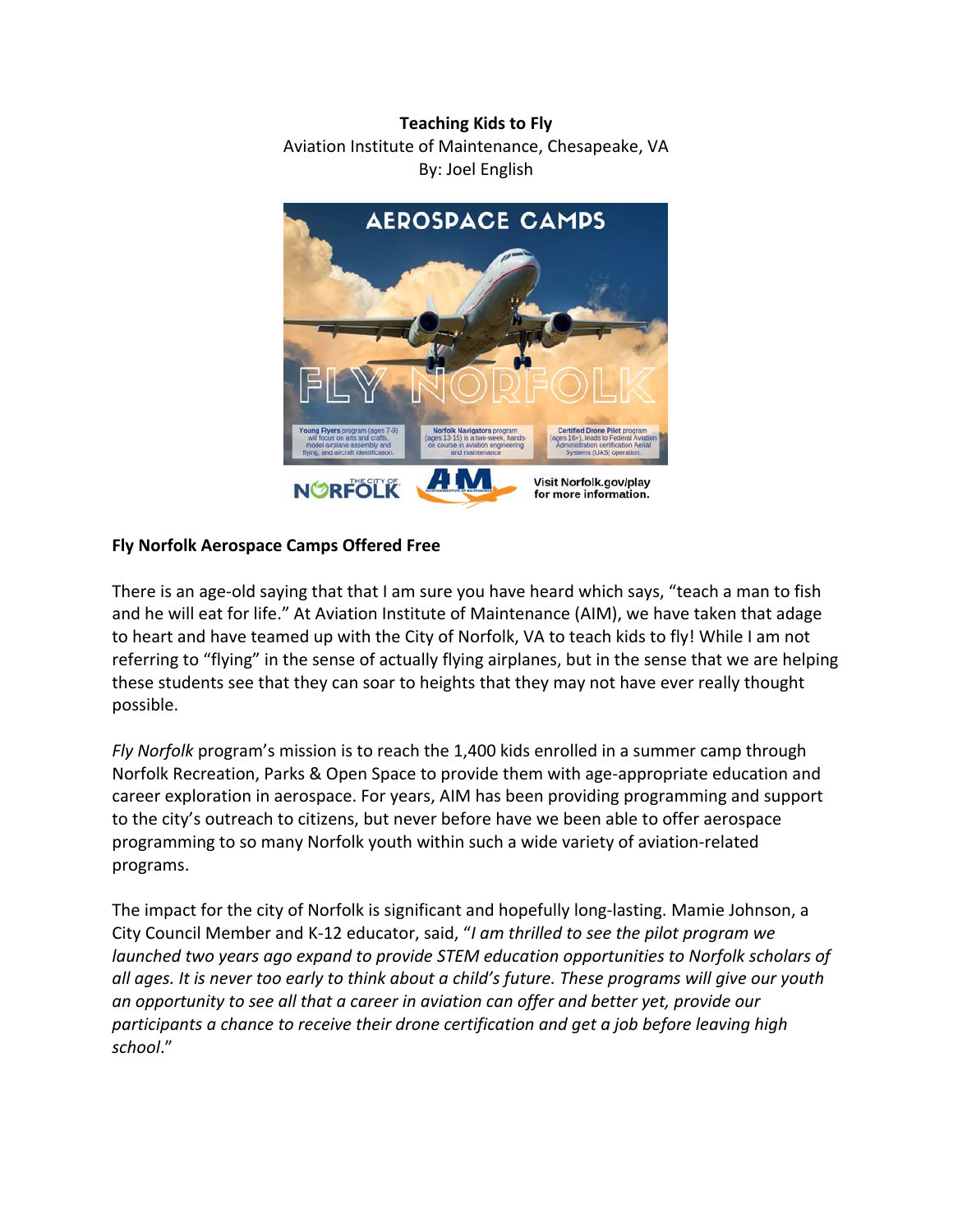The Young Flyers program (ages 7‐9) focuses on arts and crafts, model airplane assembly and flying, and aircraft identification. Every Friday has been designated as "Fly Friday," where children fill their program day with aviation‐themed learning activities. The curriculum for this program was developed within a partnership with NASA and AIM faculty.

The Flying Ace program (ages 10‐12) is an on‐going career exploration program featuring working aerospace professionals. So far, the children had the opportunity to spend the day with Stephanie Claudio, a flight attendant from Southwest Airlines, and Creighton Holt, a pilot for FedEx, to hear about careers in aerospace and how to pursue a career in aviation. In the coming weeks, students will spend the day with an aircraft mechanic, an avionics technician, and a NASA spacecraft engineer. Additionally, students will touch and feel aircraft components to understand the functionality of an airplane. To enrich the curriculum and experience, NASA, PSA Airlines, FedEx, JetBlue, and American Airlines have contributed content, personnel, and support for the program.



For older students, AIM will offer hands‐on training opportunities. The Norfolk Navigators program (ages 13‐15) is a two‐week, hands‐ on course in aviation engineering and maintenance. In addition to basic concepts about flight, aerodynamics, and maintenance, students will engage in projects, including fabricating flexible fluid cables, constructing hydraulic tubing, riveting sheet metal, and flying drones.

Fly Norfolk's hallmark program, the Certified Drone Pilot program, is for ages 16 and older, and it leads to a Federal Aviation Administration certification in professional Unmanned Aerial Systems (UAS) operation. This five‐day course is scheduled for August 19‐23, and it will prepare students for the FAA certification, provide computer simulation practice, and provide hands‐on practice at drone flight at the air field at the Military Aviation Museum. The Certified Drone Pilot program is highly selective, and AIM took applications through July 22 for



students who want to be considered for the course. Some of the young adults who complete the Certified Drone Pilot may seek careers in the developing fields of drone operation and maintenance, others might pursue careers in aerospace, and all of them will be guided to list